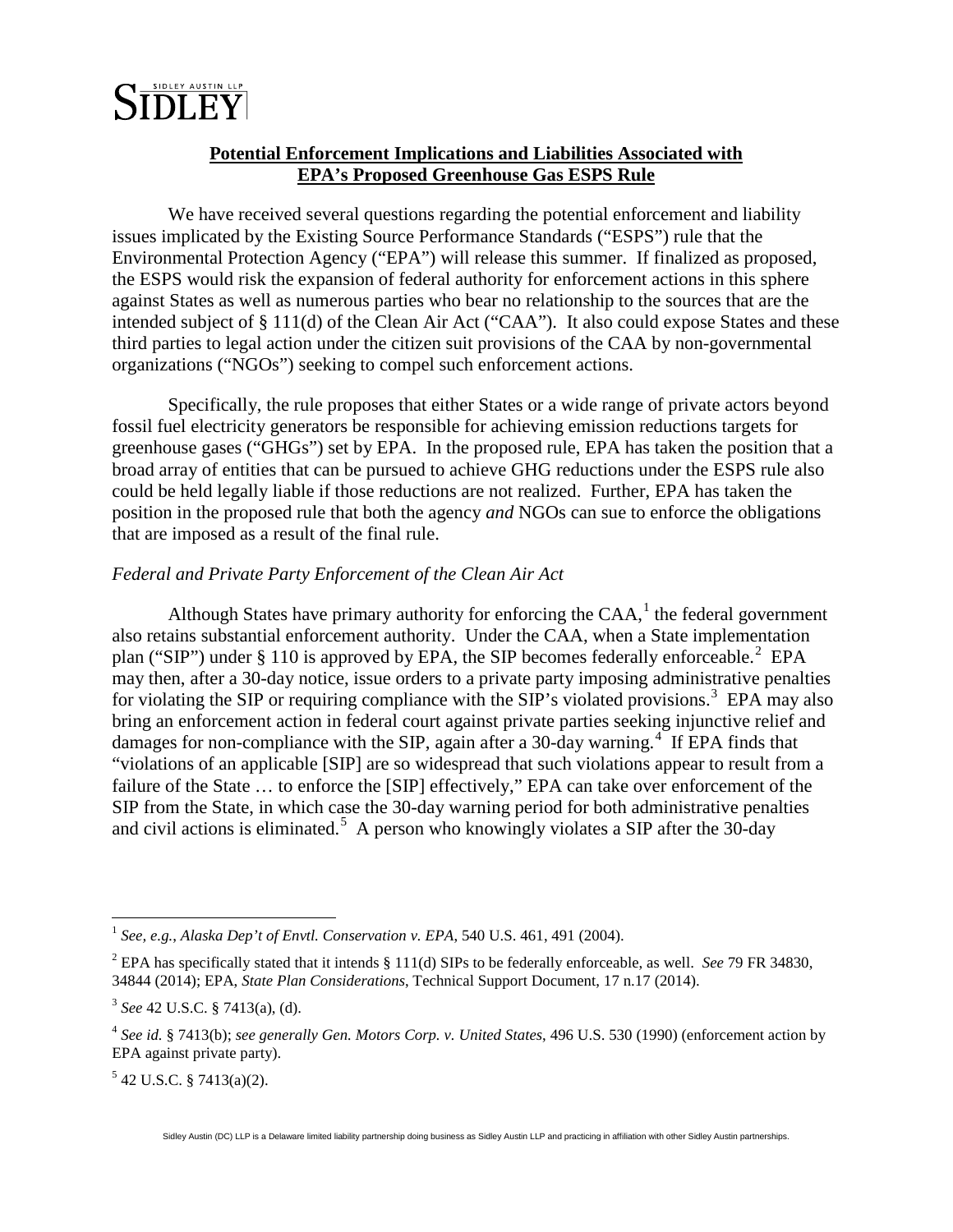# SIDLEY AUSTIN LLP

warning period, or after EPA takes over enforcement of a SIP from a State, can face criminal penalties, including up to five years in prison for a first offense.<sup>[6](#page-1-0)</sup>

Private parties also can bring enforcement actions for violations of SIPs. "[A]ny person" may sue any other person (including "any … governmental instrumentality or agency to the extent permitted by the Eleventh Amendment") for a violation of a "standard, limitation, or schedule" established in a  $SIP.<sup>7</sup>$  $SIP.<sup>7</sup>$  $SIP.<sup>7</sup>$ 

### *The Broad Reach of EPA's Proposed Beyond-the-Fence Line/Portfolio Approach*

In the proposed ESPS, EPA seeks for the first time to regulate "outside the fence line" of emitting facilities and deep within areas of traditional State prerogative such as electricity dispatch and the energy efficiency of corporate, residential, and government buildings. Specifically, EPA has endorsed a "portfolio" approach under which responsibility for achieving EPA's greenhouse gas emissions reduction targets are assigned to a wide variety of private entities.<sup>[8](#page-1-2)</sup> For example, EPA proposes that States meet their GHG reduction targets in part by shifting electricity dispatch from coal-fired electrical generating units to natural gas combined cycle units or renewable or nuclear energy generation.<sup>[9](#page-1-3)</sup> EPA also proposes that States achieve part of their required greenhouse gas emissions reductions by implementing various energyefficiency measures, such as energy-efficient "building energy codes" and "state appliance standards," which in turn could impact private offices, residences, and government buildings.<sup>[10](#page-1-4)</sup>

#### *Potential Consequences for Enforcement against Private Parties*

In the proposed ESPS rule, EPA asserts that it has the same authority to enforce SIPs adopted under § [11](#page-1-5)1(d) of the CAA as it does SIPs adopted under § 110.<sup>11</sup> Assuming EPA has and acts pursuant to this claimed authority, the scope of activities and parties subject to EPA enforcement action would be vastly expanded. (While EPA emphasizes that the ESPS would not explicitly *require* States to undertake any beyond-the-fence line measures as part of a compliance plan, it is widely agreed that few, if any, States will be able to achieve the proposed targets without requiring private parties beyond-the-fence line of electricity generators to achieve

<span id="page-1-3"></span><sup>9</sup> *Id.* at 34856-58.

<span id="page-1-4"></span><sup>10</sup> *Id.* at 34872.

<span id="page-1-0"></span> $^{6}$  *Id.* § 7413(c).

<span id="page-1-1"></span> $^7$  *Id.* § 7604(a)(1), (f)(4).

<span id="page-1-2"></span><sup>8</sup> *See* 79 FR at 34902-03.

<span id="page-1-5"></span><sup>11</sup> *See id.* at 34903, 34913; EPA, *Legal Memorandum for Proposed Carbon Pollution Emission Guidelines for Existing Electric Utility Generating Units* 4 (2014), *available at* http://www2.epa.gov/sites/production/files/2014- 06/documents/20140602-legal-memorandum.pdf. Strictly for purposes of this analysis, this white paper assumes EPA has the authority it claims notwithstanding the limited role assigned it under  $\S 111(d)$  and the limited enforcement authority assigned to the agency in that statute. The validity of EPA's assumption is beyond the scope of this white paper, and nothing in this white paper should be interpreted as conceding EPA's position or waiving any argument that EPA lacks the authority under Section 111(d) that it claims in the Legal Memorandum.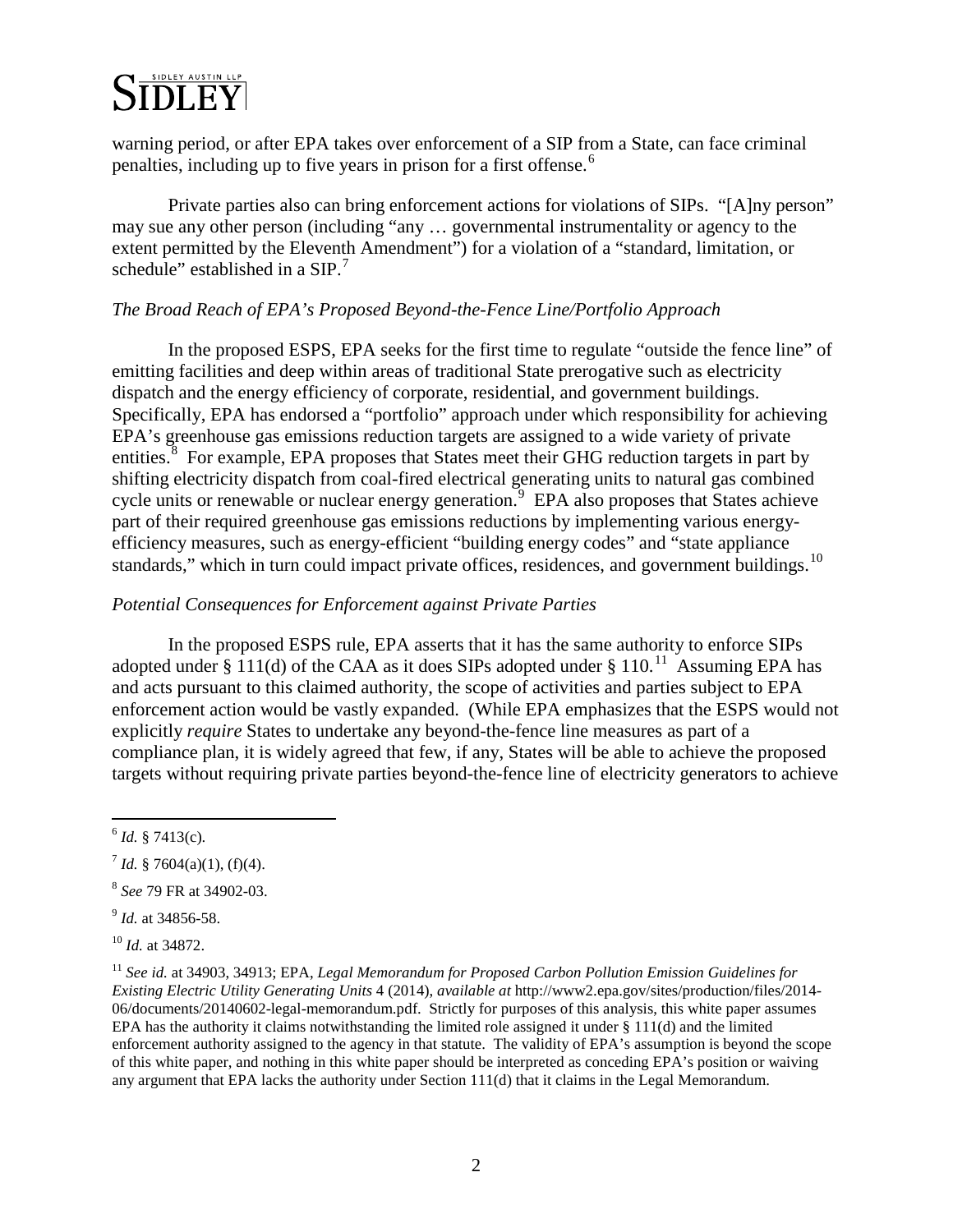## **SIDLEY AUSTIN LLP DLEY**

significant emission reductions.)<sup>12</sup> For example, making parties beyond actual generating units responsible in a SIP for GHG reductions would potentially permit EPA to bring enforcement actions and impose penalties against any facility that failed to comply with the SIP's dispatch obligations—even if such failure was due to unforeseen demand or severe weather events impacting renewable generation. Furthermore, under EPA's view, if States include energy efficiency measures in their SIPs, such measures would become "federally enforceable."<sup>13</sup> Thus, under EPA's approach, the agency would, depending on the specific SIP requirements, potentially be able to impose administrative penalties on, or bring a federal court lawsuit against, local building owners who fail to achieve a SIP's energy-efficiency requirements.

#### *Potential Consequences for Enforcement against States*

Under EPA's position, EPA could seek to enforce against a violation of one or multiple requirements within a State's SIP even if the State itself finds that those requirements need to be modified because they are unworkable, ineffective, or too costly.<sup>[14](#page-2-2)</sup> That is because an "existing" SIP remains" the governing standard "even after the State has submitted a proposed revision" until EPA approves a new  $\overline{SIP}$ .<sup>[15](#page-2-3)</sup> Once EPA approves a State's initial SIP under the pending rule, therefore, the State would be "locked in" to that SIP's requirements until the State submits a new SIP and it is approved by EPA—a process that often takes years.<sup>[16](#page-2-4)</sup> Furthermore, in the proposed rule, EPA made clear that it would not approve changes to a State's SIP if those changes "reduc[e] the required emission performance for affected EGUs specified in the original approved plan."<sup>[17](#page-2-5)</sup> Even if a State legislature changes the State laws underlying an approved SIP (for example, by modifying an energy efficiency or renewable portfolio standard), EPA would likely argue that it still had power to enforce the SIP as originally enacted.<sup>[18](#page-2-6)</sup>

EPA's position with respect to its authority in these scenarios is not unique, and in fact tracks the agency's view of its authority under currently operational SIPs adopted under § 110 of the CAA. However, the beyond-the-fence line structure of the ESPS and associated effort to impose compliance obligations on private parties make the implications of EPA's position

<span id="page-2-0"></span> $12$  Indeed, EPA itself has determined that only a relatively small percentage of the proposed emission reduction targets are achievable by "inside-the-fence" reductions. *See* 79 FR at 34861.

<span id="page-2-1"></span><sup>13</sup> *Id.* at 34903.

<span id="page-2-2"></span> $14$  We understand that many States include cost-based safety valves in their current energy-efficiency regimes. We are doubtful, however, that EPA would approve a SIP under § 111(d) that includes a safety valve permitting a State to deviate from its emissions target in any significant way. *See id.* at 34851 ("EPA is … proposing that in their plans … states may not adjust the stringency of the goals set by the EPA").

<span id="page-2-3"></span><sup>15</sup> *Gen. Motors Corp.*, 496 U.S. at 540; *see also United States v. Cinergy Corp.*, 623 F.3d 455, 459 (7th Cir. 2010) (same); *Envtl. Defense v. EPA*, 467 F.3d 1329, 1337 (D.C. Cir. 2006) (same).

<span id="page-2-4"></span><sup>&</sup>lt;sup>16</sup> This can be even more difficult for a State that participates in a multi-State SIP. In such instances, the State may have to secure the approval of its partners to change the SIP, or undertake to somehow extricate itself from the multi-State SIP.

<span id="page-2-5"></span><sup>17</sup> 79 FR at 34917.

<span id="page-2-6"></span><sup>&</sup>lt;sup>18</sup> *See Cinergy*, 623 F.3d at 457-59 (SIP continues to govern even after State has modified underlying State law).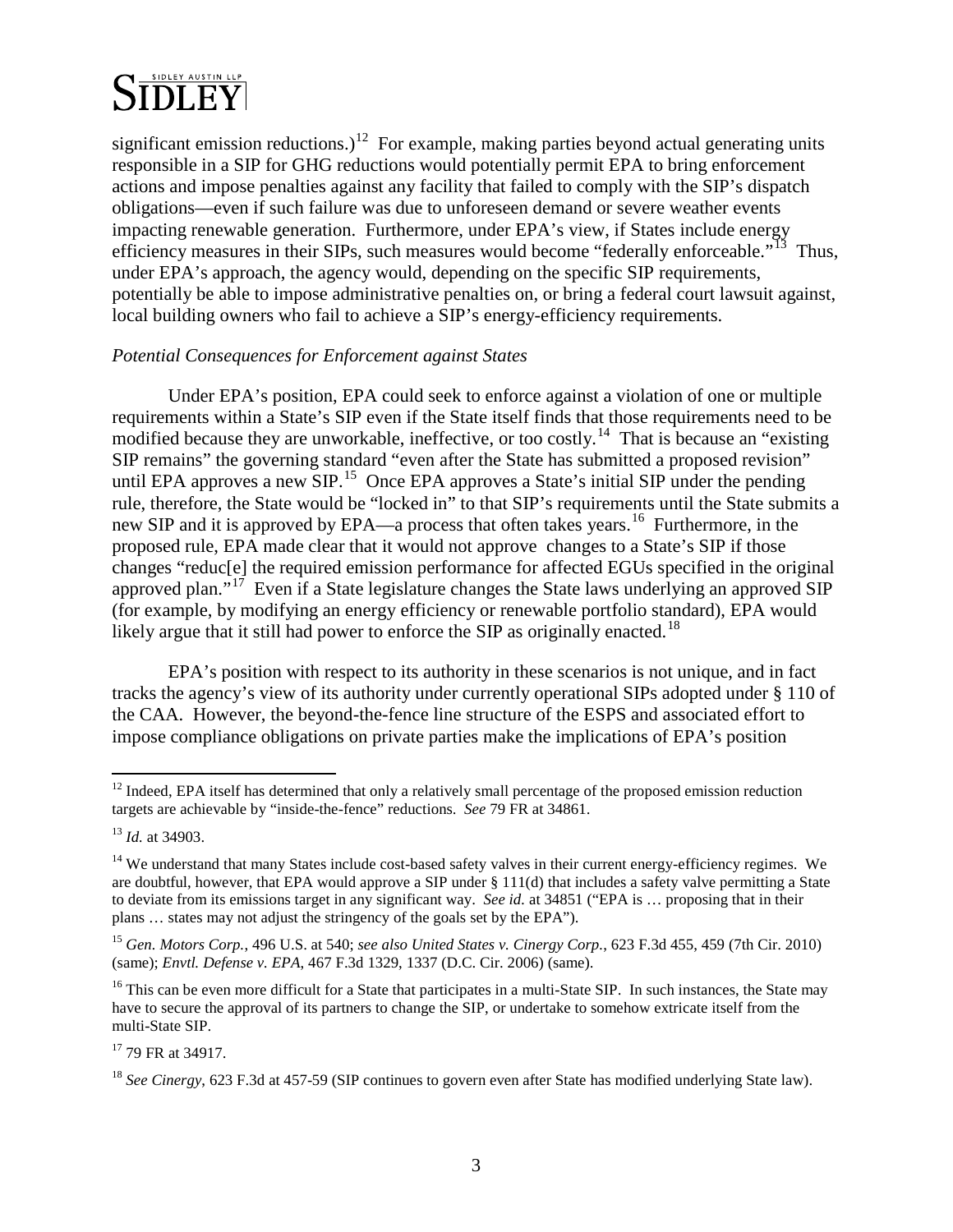## **SIDLEY AUSTIN LLP DLEY**

unprecedented: EPA's approval of a SIP entails the loss of a significant portion of a State's authority to regulate power production, distribution, and consumption within the State and to adjust its energy policies as economic circumstances within the State change. Under EPA's view, all contents of new § 111(d) SIPs would be subject to this loss of authority, ranging from core compliance responsibilities of State air regulators or utility commissions to details as minor as emissions monitoring and verification systems.

Additionally, EPA contemplates suing States themselves for non-compliance with their SIPs. In the proposed ESPS rule, EPA requested comments on a proposal permitting a State to submit a SIP "includ<sup>[ing]</sup> an enforceable commitment by the [S]tate itself" to implement state programs to achieve the necessary reductions in greenhouse gas emissions, thus shifting responsibility for those reductions from outside-the-fence line parties to the State itself.<sup>19</sup> While such a SIP might spare outside-the-fence line parties from direct EPA enforcement, it would also, in EPA's view, subject the State to enforcement actions by EPA and liability for penalties under the  $CAA$ <sup>[20](#page-3-1)</sup>

#### *Potential Consequences for Citizen Suits*

EPA's expanded enforcement authority under the pending rule also could authorize environmental NGOs to bring enforcement actions.<sup>[21](#page-3-2)</sup> As noted, under the CAA's "citizen suit" provision, private citizens may sue for violation of an approved SIP.<sup>22</sup> EPA has asserted that the pending rule permits NGOs to use the citizen suit provision to sue entities regulated under State  $SIPs.$ <sup>23</sup> NGOs have made public their intent to use the citizen suit provision to enforce compliance with § 111(d)  $SIPS.<sup>24</sup>$  $SIPS.<sup>24</sup>$  $SIPS.<sup>24</sup>$ 

<span id="page-3-3"></span><sup>22</sup> *See* 42 U.S.C. § 7604(a), (f)(4).

<span id="page-3-0"></span><sup>&</sup>lt;sup>19</sup> 79 FR at 34902.

<span id="page-3-1"></span> $^{20}$  *Id.* It is far from clear that the CAA permits such imposition. For instance, there is an argument that a State's failure to achieve adequate emissions reductions as the administrator of its SIP does not constitute a "violation" of the SIP as required before liability may be imposed. *Cf., e.g.*, *Bennett v. Spear*, 520 U.S. 154, 173 (1997) (finding that the Endangered Species Act's "term 'violation' does not include the [Secretary of the Interior's] failure to perform his duties as administrator of the [Act]"). This issue is beyond the scope of this white paper and is subject to the same caveats identified in footnote 11.

<span id="page-3-2"></span><sup>&</sup>lt;sup>21</sup> For purposes of this analysis, this memorandum assumes that NGOs have the enforcement authority asserted by EPA and NGOs. *See also supra* n.11. The validity of this assumption is beyond the scope of this white paper and is subject to the same caveats identified in footnote 11.

<span id="page-3-4"></span> $^{23}$  The types of SIP violations about which NGOs may sue may be limited by the CAA, which permits citizen suits only for violation of a "standard, limitation, or schedule" established by a SIP. *Id.* § 7604(f)(4). NGOs, however, are certain to advocate the broadest possible reading of this provision, and EPA's proposal states that "citizens would also have the ability to file citizen suits to compel enforcement of state plan obligations." *State Plan Considerations*, *supra*, at 17 n.17.

<span id="page-3-5"></span><sup>24</sup> *See, e.g.*, Comments of Sierra Club and Earthjustice to EPA at ES-8 (Dec. 1, 2014), http://www.regulations.gov/ #!documentDetail;D=EPA-HQ-OAR-2013-0602-24029 (SIPs "must also be federally enforceable against affected sources, by EPA and through citizen suits.").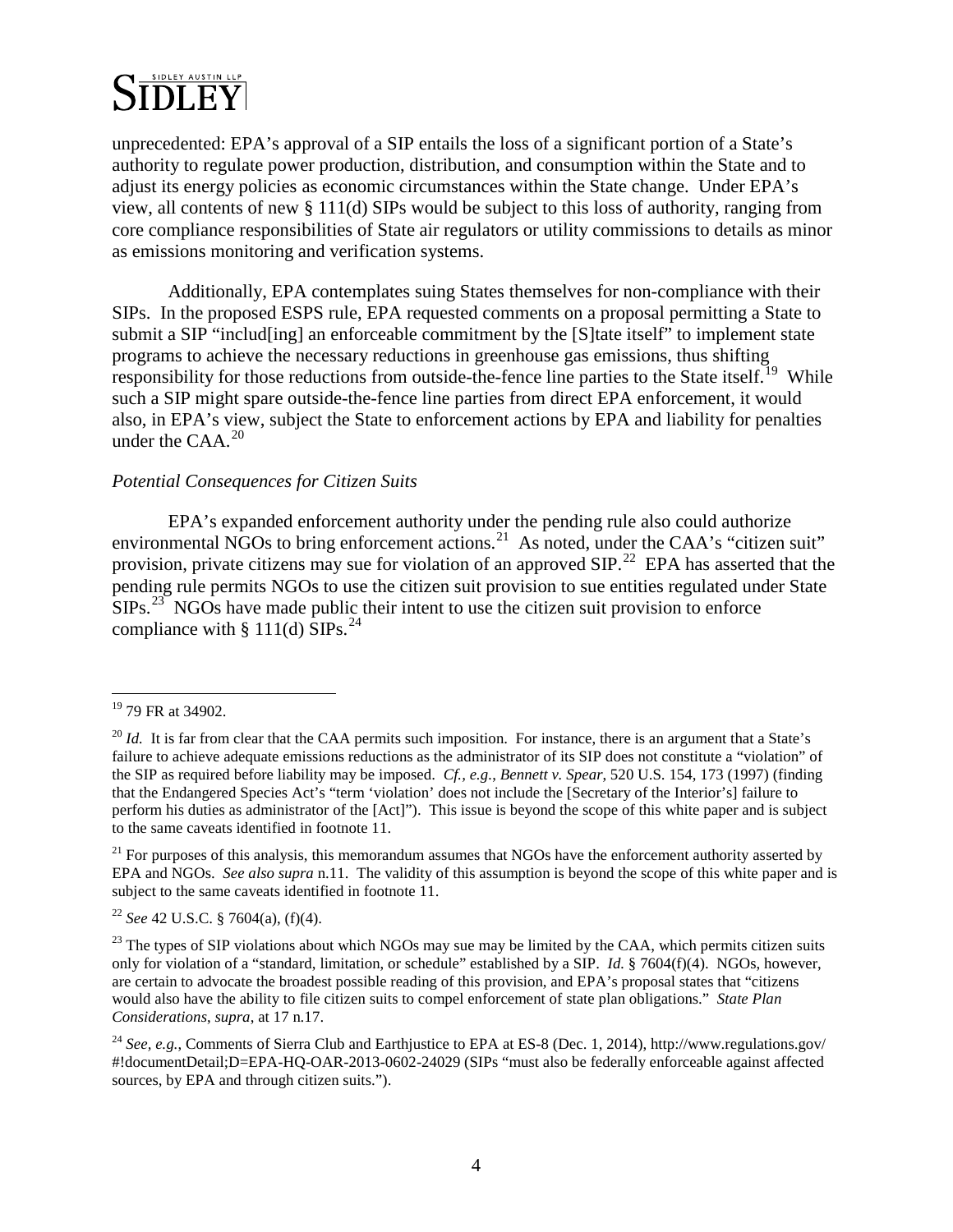

NGOs may also sue EPA under the citizen suit provision to compel the agency to take desired action.<sup>25</sup> In theory, such a suit may be brought only to compel EPA "to perform any act or duty under this chapter which is not discretionary,"<sup>[26](#page-4-1)</sup> which many courts have read to create only a "'narrow[]'" cause of action.<sup>27</sup> But in practice, EPA has often entered into settlement agreements with NGOs rather than defend the underlying lawsuits.<sup>28</sup> These settlement agreements often obligate EPA to take administrative action the NGOs desire, including issuing new rules—even though the settlement process lacks many of rulemaking's procedural protections.<sup>[29](#page-4-4)</sup> Indeed, the pending ESPS rule itself is, at least in part, attributable to a 2010 settlement agreement between NGOs and some States on the one hand and EPA on the other.<sup>30</sup> Thus, if NGOs are not satisfied with a State's administration of its own SIP, they may sue EPA to require the State to amend its SIP or promulgate additional rules addressing what the NGOs perceive as shortcomings in the State's existing program.[31](#page-4-6) Under EPA's usual practice, the agency may very well simply enter into a settlement agreement with the petitioning NGOs that obliges EPA to take action against the State or the newly regulated parties within it.

EPA also envisions that NGOs may sue the States themselves to enforce SIPs. For example, if a State itself makes "enforceable commitment[s]" to achieve emissions reductions, EPA has asserted that NGOs may sue such a State if it does not achieve its target reductions.<sup>[32](#page-4-7)</sup>

An approved SIP under the pending ESPS rule could effectively give NGOs a seat at the table for decisions now made by the State alone. For instance, an NGO might sue an electric utility that it believed was failing to dispatch electricity or generate renewable energy in compliance with a SIP—even if the State did not share that belief—or that was unable to meet a SIP obligation due to unforeseen circumstances such as permitting delays or mechanical breakdowns. Likewise, for example, if a SIP required the continued operation of a nuclear power plant to meet emission-reduction targets (as EPA contemplates some SIPs will do, *see* 79 FR at 34870-71), an NGO may be able to sue the plant's operator (or the State) if the operator decides, with the State's permission, to shut the reactor down due to safety concerns that were not apparent when EPA accepted the SIP. An NGO could potentially sue local construction

<span id="page-4-2"></span><sup>27</sup> *Am. Road & Transp. Builders Ass'n v. EPA*, 865 F. Supp. 2d 72, 81 (D.D.C. 2012), *aff'd*, 2013 WL 599474 (D.C. Cir. Jan. 28, 2013).

<span id="page-4-3"></span><sup>28</sup> *See, e.g.*, U.S. Chamber of Commerce, *Sue and Settle: Regulating Behind Closed Doors* 5 (2013), https://www.uschamber.com/sites/default/files/documents/files/SUEANDSETTLEREPORT-Final.pdf (EPA entered into settlement agreements with advocacy groups at least 60 times between 2009 and 2012).

<span id="page-4-4"></span><sup>29</sup> See id. at 14 ("more than 100 of EPA's costly new rules were the product of sue and settle agreements" between 2009 and 2012).

<span id="page-4-5"></span><sup>30</sup> *See* Mot. Ex. A, *West Virginia v. EPA*, No. 14-1146 (D.C. Cir. Sept. 3, 2014) (Dkt. 1510480).

<span id="page-4-6"></span><sup>31</sup> It is unclear whether EPA will assert it also has authority to issue a "SIP call." *See* 79 FR at 34908.

<span id="page-4-7"></span><sup>32</sup> 79 FR at 34902. Although EPA has asserted this view, there are substantial arguments that the CAA does not permit citizen suits against States. *See, e.g.*, *Sierra Club v. Korleski*, 681 F.3d 342, 345-51 (6th Cir. 2012). This issue is beyond the scope of this white paper.

<span id="page-4-0"></span> <sup>25</sup> *See* 42 U.S.C. § 7604(a)(2).

<span id="page-4-1"></span><sup>26</sup> *Id.*